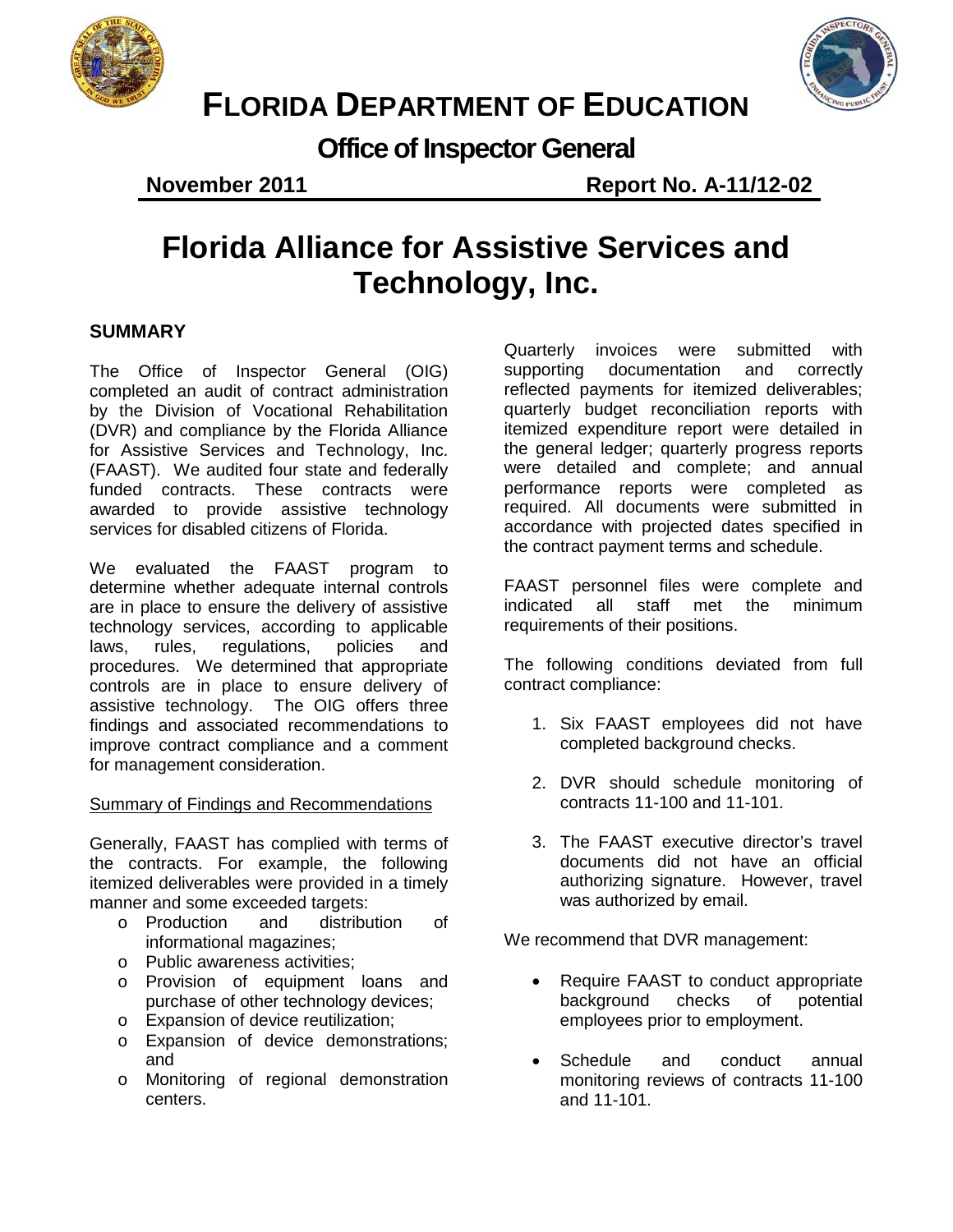• Advise FAAST management to ensure that the executive director's travel documents contain an authorizing signature by electronic or similar means.

# **BACKGROUND**

FAAST was created in 1992 to provide consumer responsive, technology-related assistance and services for Florida citizens with disabilities of all ages. On October 20, 1994, FAAST was incorporated in Florida and became a not-for-profit, 501(c)(3) organization. The Assistive Technology Advisory Council acts as the Board of Directors, manages the project, and provides administrative and technical support to FAAST. FAAST is funded by the U.S. Department of Education, Rehabilitation Services Administration (RSA), through the Assistive Technology Act of 2004 and the State of Florida Department of Education, Division of Vocational Rehabilitation, private foundations and individuals. DVR disburses funds to FAAST in accordance with contract terms and conditions. The following contracts were audited:

- State funded contracts were #10-143. SFY 2009/2010 (fixed rate) and #11- 100 (and its amendments), SFY 2010/2013 (cost reimbursement) for \$444,415, each; and
- Federal funded contracts were #10- 144, FFY 2009/2010, for \$982,554  $#11-101$ FFY2010/2013 - \$660,265 (cost reimbursement).

# **AUDIT RESULTS: FINDINGS AND RECOMMENDATIONS**

# **FINDING 1**

### **Six FAAST employees did not have completed background checks.**

We examined eight FAAST personnel files. At the time of our field work, six out of the eight employees did not have completed background checks.

FAAST policy A-4 requires a Florida Department of Law Enforcement Level II background screening on all grant-funded employees. Non-compliance with this policy increases the risk of hiring inappropriate individuals.

On August 30, 2011, the FAAST executive director forwarded copies of completed background checks for the six staff after being informed of this finding.

#### **RECOMMENDATION**

DVR should take steps to help ensure that all contractors conduct appropriate background checks of prospective employees prior to employment.

### **DVR Response:**

The contractor forwarded copies of the receipts for FDLE background checks on the six staff. In addition, the contractor's employment application process and Personnel Manual has a policy of background checks which has been adhered to since it was created in 2008.

Also, per Attachment C – Standard Terms and Conditions II.C.3., the Contractor agrees:

To provide access to and, at the request of DOE/DVR, to furnish whatever information is deemed necessary by DOE/DVR to be assured of satisfactory performance of the terms and conditions of the Contract/Recipient Agreement. This includes access to financial reports, personnel and personnel work records. Any written comments from DOE/DVR to the Contractor/Recipient regarding deficiencies in Contractor's/Recipient's performance must be responded to by the Contractor/Recipient within the time specified in such comments or within thirty (30) days if not specified. The Contractor/Recipient shall either rectify such deficiencies or supply a<br>reasonable written iustification for not reasonable written justification for not correcting such deficiencies.

DVR will require that FAAST, as a condition of hiring future employees, forward the DVR Contract Manager background checks of any potential hires. The DVR Contract Manager must respond, via e-mail, of the receipt of the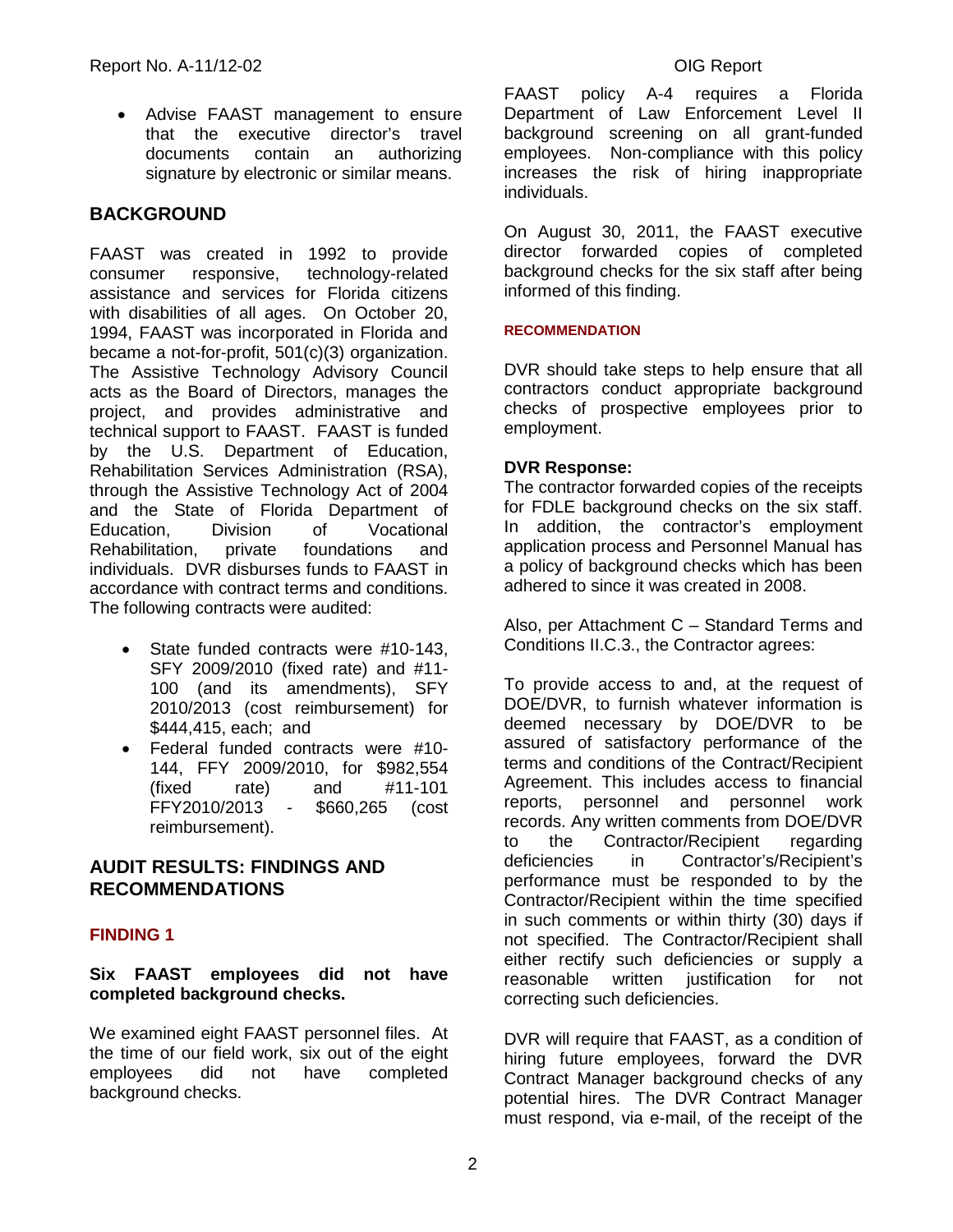background check before FAAST can offer the position.

#### **FINDING 2**

#### **DVR should schedule monitoring of contracts 11-100 and 11-101.**

DVR conducted a review of FAAST in 2009, and issued two reports on August 7, 2009. A follow-up review report was issued on April 13, 2010. The DVR contract manager issued two monitoring reports related to contract 10-143 and contract 10-144 on August 13, 2010. At the time of our audit, monitoring has not been scheduled regarding contracts 11-100 and 11- 101.

Attachment A, Part I, Section F. 5 of contract #11-100 states that monitoring is to be conducted based on an annual monitoring schedule.

Performance of scheduled contract monitoring helps to identify problems in contract activities and present opportunities to correct them.

This finding should not be interpreted to imply that DVR is tardy in its monitoring efforts regarding this contractor. We simply want to emphasize the importance of regular monitoring as a strong internal control.

#### **RECOMMENDATION**

Schedule and perform monitoring reviews of contracts 11-100 and 11-101.

#### **DVR Response:**

The Contract Manager will work with the Monitoring Section to schedule and perform monitoring reviews of the contracts annually. The OIG will be notified once dates have been established.

#### **FINDING 3**

**The FAAST executive director's travel documents did not have an official authorizing signature.**

Examination of FAAST travel documents revealed that the executive director's travel

requests and reimbursements were approved via emails by a FAAST board official. The approving official is located at some distance from FAAST headquarters where the executive director is located.

The Reference Guide for State Expenditures, published by Florida Department of Financial Services states: "The traveler and the official authorizing the travel must sign the travel voucher either manually or by electronic means. Travel vouchers…..must contain original signatures in written or electronic form."

Adequate authorization of travel expense activities is an effective internal control and may be obtained by electronic means.

Section 668.003 (4) defines "electronic signature" as any letters, characters, or symbols manifest by electronic or similar means, executed or adopted by a party with an intent to authenticate a writing. A writing is electronically signed if an electronic signature is logically associated with such writing.

#### **RECOMMENDATION**

DVR should advise FAAST management to ensure that the executive director's travel documents contain an authorizing signature by electronic or similar means.

#### **DVR Response:**

This issue was addressed with the contractor. The Board Treasurer will sign to approve the executive director's travel requests and reimbursements in the future.

### **MANAGEMENT COMMENT**

We observed an issue which we do not consider a finding but provide for management consideration:

FAAST purchased bottled water with contract funds for \$477.50, during period July 1, 2009 through June 30, 2010, and \$534.50 during the period July 1, 2010 through June 30, 2011. The executive director explained that the water was for the use of clients and a staff member with a medical condition.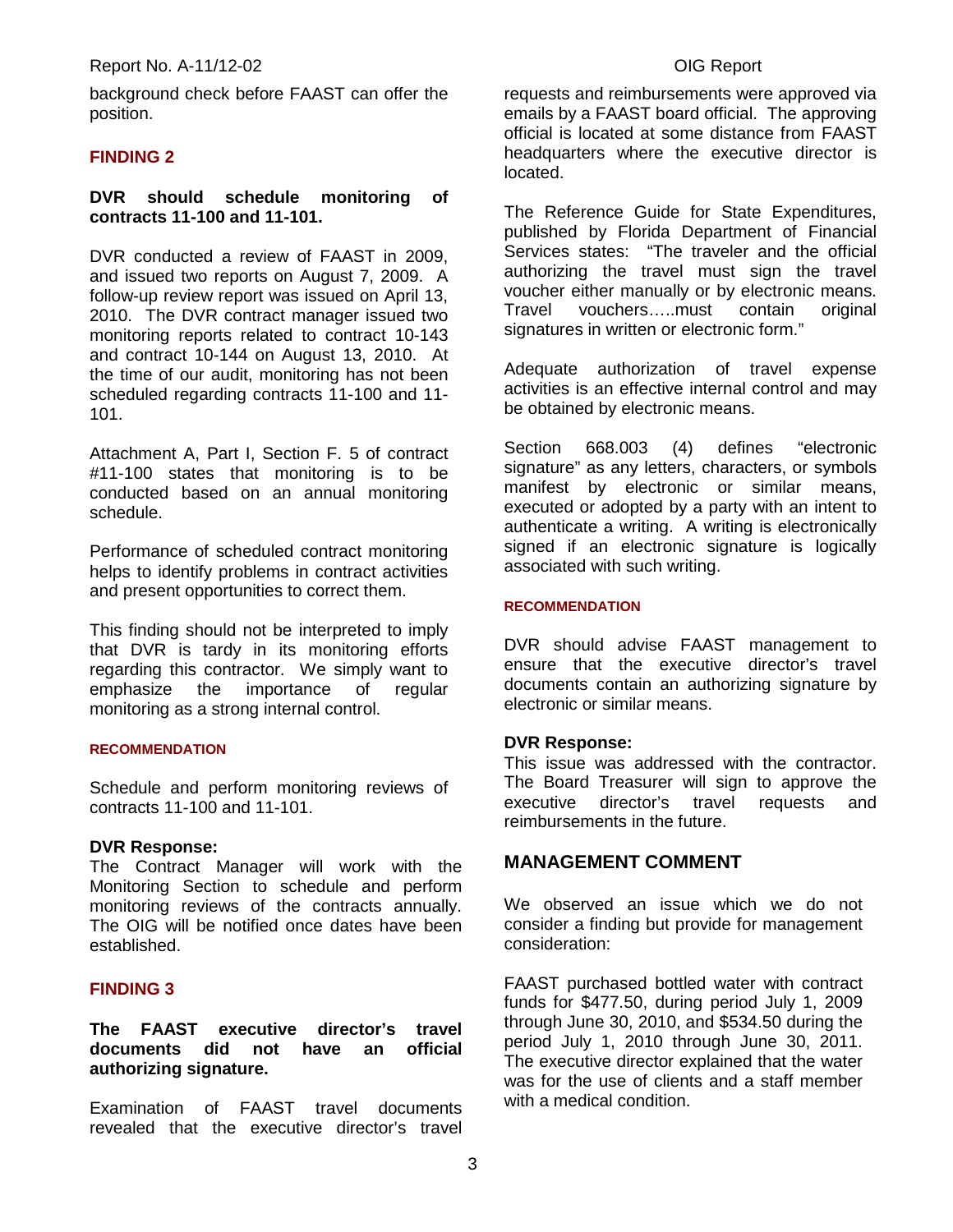Per rule 3A-40.103, F.A.C., expenditures from state funds for items such as bottled water is unallowable unless expressly provided by law.

OIG staff advised FAAST executive director that this issue would be discussed with DVR management to decide whether this cost is allowable.

### **DVR Response:**

DVR Legal Council was contacted regarding this issue. Their response follows:

"The question that arises is whether a failure to provide bottled water to individuals with disabilities while visiting FAAST's Northwest Regional Demonstration Center is discriminatory. The answer is that it may be. Section 504(a) of the Rehabilitation Act provides that "no otherwise qualified individual with a disability in the United States ... shall, solely by reason of his or her disability, be excluded from participation in, or be denied the benefits of, or be subjected to discrimination under any program or activity receiving federal assistance …." Subsection 12182(b)(2)(iii) of the ADA provides that discrimination by private entities includes "a failure to take such steps as may be necessary to insure that no individual with a disability is excluded, denied services, segregated or otherwise treated differently than other individuals because of the absence of auxiliary aids and services …."

There is a drinking fountain in the building FAAST occupies. Though not within FAAST's particular space, it is described as being reasonably accessible. If, additionally, FAAST is to purchase bottled water, then it will assume an administrative responsibility to make it available to qualified individuals as a reasonable accommodation and not to others. With this restriction, the amount of past bottled water purchases may not be justifiable in the future."

On November 3, 2011 the FAAST Executive Director was notified of this decision. The Executive Director agreed they will not use contracted funds to purchase bottled water. If the contractor bills for bottled water, DVR will extract that amount from the invoice.

# **OBJECTIVES AND SCOPE**

The objectives of the audit were to determine whether:

- 1. The contracts are effectively managed and monitored to ensure compliance;
- 2. Payments are made in accordance with contract terms and conditions;
- 3. Internal controls are adequate to prevent fraud and abuse and assure compliance with laws, regulations, policies, and procedures; and
- 4. Financial records, including the cost allocation plan, budget reconciliation reports, and expenditures are in compliance with contract guidelines and related OMB circulars.

The scope of the audit included activities during the time period of July 1, 2009 through June 30, 2011.

# **METHODOLOGY**

This audit was conducted in accordance with *The International Standards for the Professional Practice of Internal Auditing,*  published by the Institute of Internal Auditors*.*  To achieve these standards, audit staff:

- Examined contract documents and amendments;
- Reviewed applicable laws, rules and regulations, policies and procedures;
- Interviewed the appropriate DVR staff and reviewed monitoring reports;
- Interviewed the appropriate FAAST staff;
- Examined the following FAAST documentation for time period of July 1, 2009 through June 30, 2011:
	- o Quarterly invoices with supporting documentation and payment dates;